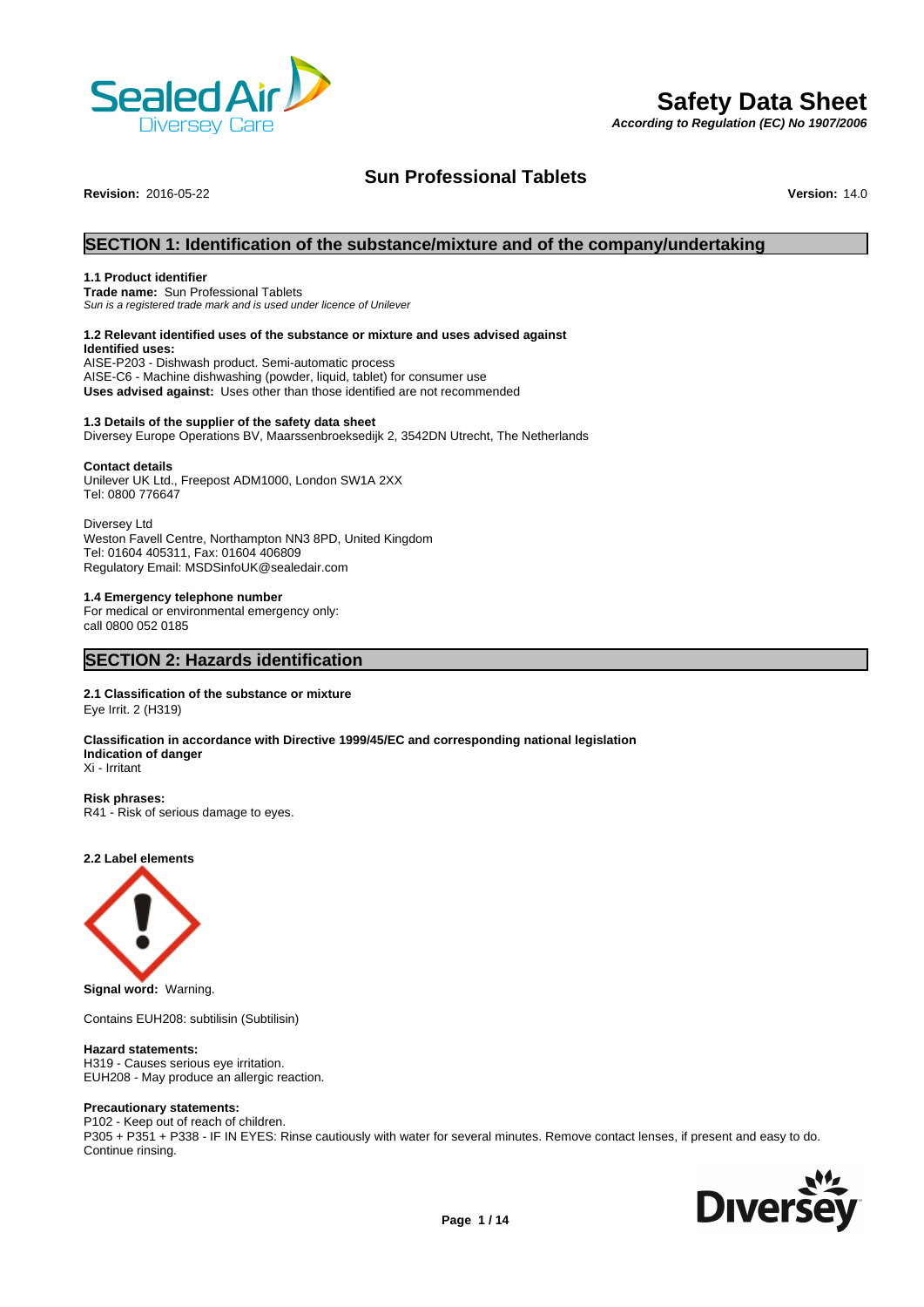P337 + P313 - If eye irritation persists: Get medical advice or attention.

### **2.3 Other hazards**

No other hazards known. The product does not meet the criteria for PBT or vPvB in accordance with Regulation (EC) No 1907/2006, Annex XIII.

# **SECTION 3: Composition/information on ingredients**

### **3.2 Mixtures**

| Ingredient(s)                                       | <b>EC</b> number | <b>CAS number</b> | <b>REACH number</b> | <b>Classification</b>                                                                                                                  | <b>Classification</b><br>(1999/45/EC) | <b>Notes</b> | Weight<br>percent |
|-----------------------------------------------------|------------------|-------------------|---------------------|----------------------------------------------------------------------------------------------------------------------------------------|---------------------------------------|--------------|-------------------|
| sodium carbonate                                    | 207-838-8        | 497-19-8          | 01-2119485498-19    | Eye Irrit. 2 (H319)                                                                                                                    | Xi:R36                                |              | 30-50             |
| sodium percarbonate                                 | 239-707-6        | 15630-89-4        | 01-2119457268-30    | Ox. Sol. 2 (H272)<br>Acute Tox. 4 (H302)<br>Eye Dam. 1 (H318)                                                                          | O;R8<br>Xn;R22<br>Xi:R41              |              | $10 - 20$         |
| disodium disilicate                                 | 215-687-4        | 1344-09-8         | 01-2119448725-31    | STOT SE 3 (H335)<br>Skin Irrit. 2 (H315)<br>Eye Dam. 1 (H318)                                                                          | Xi:R37/38-41                          |              | $3 - 10$          |
| alkyl alcohol alkoxylate                            | Polymer          | 103818-93-5       | No data available   | Skin Irrit. 2 (H315)                                                                                                                   | Xi:R38                                |              | $1 - 3$           |
| tetrasodium (1-hydroxy<br>ethylidene)bisphosphonate | 223-267-7        | 3794-83-0         | No data available   | Acute Tox. 4 (H302)<br>Skin Irrit. 2 (H315)<br>Eye Irrit. 2 (H319)                                                                     | Xn:R22<br>Xi:R36/38                   |              | $1 - 3$           |
| subtilisin                                          | 232-752-2        | $9014 - 01 - 1$   | 01-2119480434-38    | Acute Tox. 4 (H302)<br>STOT SE 3 (H335)<br>Skin Irrit. 2 (H315)<br>Eye Dam. 1 (H318)<br>Resp. Sens. 1 (H334)<br>Aquatic Acute 1 (H400) | Xi:R37/38-41<br>Xn:R42                |              | $0.1 - 1$         |

\* Polymer.

Workplace exposure limit(s), if available, are listed in subsection 8.1.

[1] Exempted: ionic mixture. See Regulation (EC) No 1907/2006, Annex V, paragraph 3 and 4. This salt is potentially present, based on calculation, and included for classification and labelling purposes only. Each starting material of the ionic mixture is registered, as required.

[2] Exempted: included in Annex IV of Regulation (EC) No 1907/2006.

[3] Exempted: Annex V of Regulation (EC) No 1907/2006.

[4] Exempted: polymer. See Article 2(9) of Regulation (EC) No 1907/2006.

For the full text of the R, H and EUH phrases mentioned in this Section, see Section 16.

### **SECTION 4: First aid measures**

| 4.1 Description of first aid measures                           |                                                                                                                                                                                                                              |
|-----------------------------------------------------------------|------------------------------------------------------------------------------------------------------------------------------------------------------------------------------------------------------------------------------|
| Inhalation:                                                     | Get medical attention or advice if you feel unwell.                                                                                                                                                                          |
| <b>Skin contact:</b>                                            | Wash skin with plenty of lukewarm, gently flowing water. If skin irritation occurs: Get medical advice<br>or attention.                                                                                                      |
| Eye contact:                                                    | Hold eyelids apart and flush eyes with plenty of lukewarm water for at least 15 minutes. Remove<br>contact lenses, if present and easy to do. Continue rinsing. If irritation occurs and persists, get<br>medical attention. |
| Ingestion:                                                      | Immediately drink 1 glass of water. Never give anything by mouth to an unconscious person. Get<br>medical attention or advice if you feel unwell.                                                                            |
| Self-protection of first aider:                                 | Consider personal protective equipment as indicated in subsection 8.2.                                                                                                                                                       |
| 4.2 Most important symptoms and effects, both acute and delayed |                                                                                                                                                                                                                              |
| Inhalation:                                                     | No known effects or symptoms in normal use.                                                                                                                                                                                  |
| <b>Skin contact:</b>                                            | No known effects or symptoms in normal use.                                                                                                                                                                                  |

**Ingestion:** No known effects or symptoms in normal use. **4.3 Indication of any immediate medical attention and special treatment needed** No information available on clinical testing and medical monitoring. Specific toxicological information on substances, if available, can be found in section 11.

## **SECTION 5: Firefighting measures**

### **5.1 Extinguishing media**

Carbon dioxide. Dry powder. Water spray jet. Fight larger fires with water spray jet or alcohol-resistant foam.

### **5.2 Special hazards arising from the substance or mixture**

**Eye contact:** Causes severe irritation.

No special hazards known.

### **5.3 Advice for firefighters**

As in any fire, wear self contained breathing apparatus and suitable protective clothing including gloves and eye/face protection.

# **SECTION 6: Accidental release measures**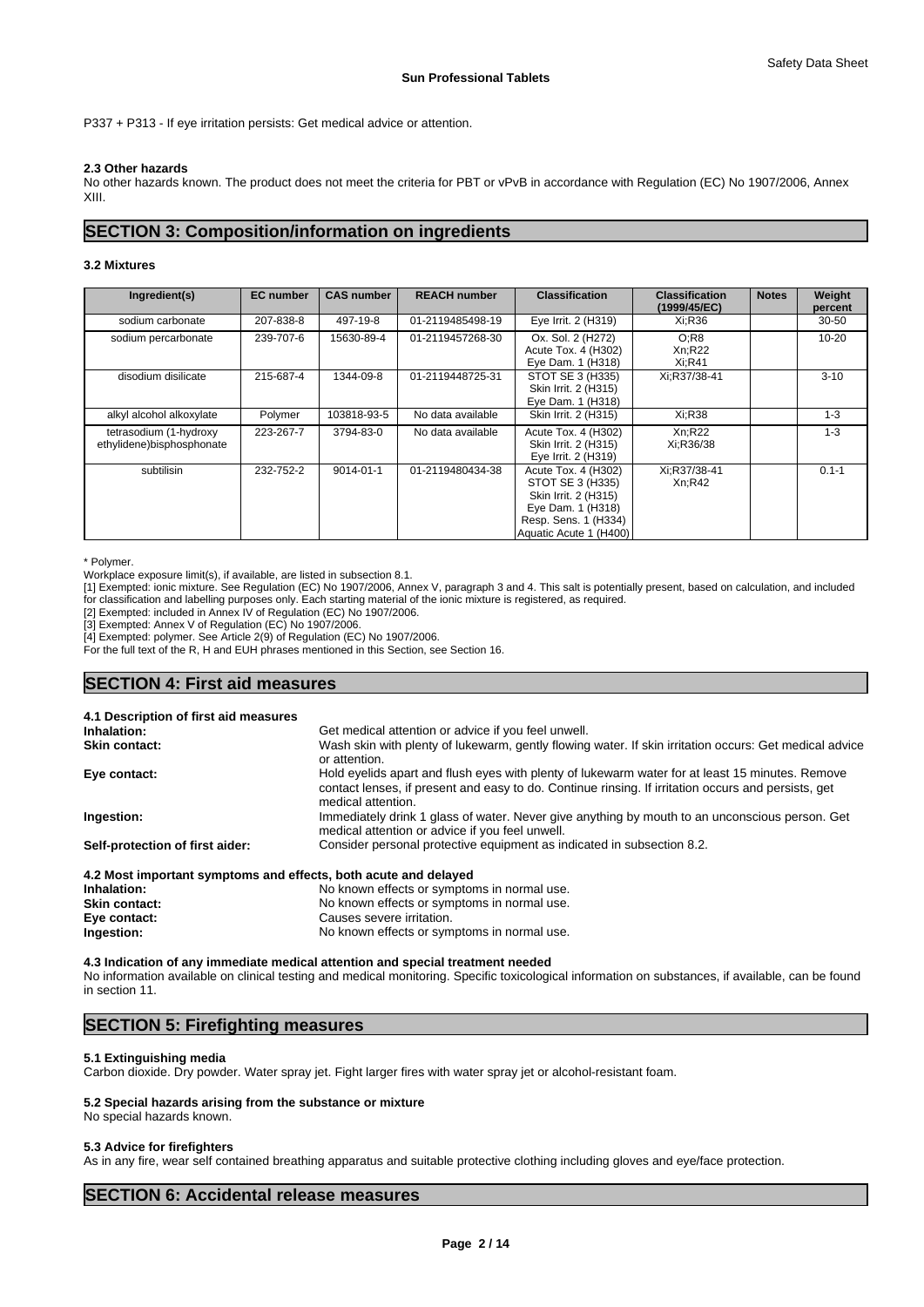### **6.1 Personal precautions, protective equipment and emergency procedures**

No special measures required.

### **6.2 Environmental precautions**

Do not allow to enter drainage system, surface or ground water.

### **6.3 Methods and material for containment and cleaning up**

Collect mechanically.

#### **6.4 Reference to other sections**

For personal protective equipment see subsection 8.2. For disposal considerations see section 13.

## **SECTION 7: Handling and storage**

### **7.1 Precautions for safe handling**

**Measures to prevent fire and explosions:**

No special precautions required.

#### **Measures required to protect the environment:**

For environmental exposure controls see subsection 8.2.

### **Advices on general occupational hygiene:**

Handle in accordance with good industrial hygiene and safety practice. Keep away from food, drink and animal feeding stuffs. Keep out of reach of children. Do not mix with other products unless adviced by Sealed Air. Wash hands before breaks and at the end of workday. Wash face, hands and any exposed skin thoroughly after handling. Take off immediately all contaminated clothing. Use personal protective equipment as required. Use only with adequate ventilation.

### **7.2 Conditions for safe storage, including any incompatibilities**

Store in accordance with local and national regulations. Keep out of reach of children. Keep only in original container. Store in a closed container.

For conditions to avoid see subsection 10.4. For incompatible materials see subsection 10.5.

### **7.3 Specific end use(s)**

No specific advice for end use available.

### **SECTION 8: Exposure controls/personal protection**

# **8.1 Control parameters**

# **Workplace exposure limits**

Air limit values, if available:

| Ingredient(s) | UK<br>Long term<br>value(s) | <b>UK</b><br>Short term<br>value(s) |  |
|---------------|-----------------------------|-------------------------------------|--|
| subtilisin    | $0.00004$ ma/m <sup>3</sup> | $0.00012$ ma/m <sup>3</sup>         |  |

Biological limit values, if available:

Additional exposure limits under the conditions of use, if available:

### **DNEL/DMEL and PNEC values**

### **Human exposure**

DNEL oral exposure - Consumer (mg/kg bw) **Ingredient(s) Short term - Local effects Short term - Systemic effects Long term - Local effects Long term - Systemic effects**  sodium carbonate sodium percarbonate disodium disilicate - - - 0.8 alkyl alcohol alkoxylate No data available No data available No data available No data available tetrasodium (1-hydroxy ethylidene)bisphosphonate No data available No data available No data available No data available

DNEL dermal exposure - Worker

| Ingredient(s)                                     | <b>Short term - Local</b><br>effects | <b>Short term - Systemic</b><br>effects (mg/kg bw) | Long term - Local<br>effects | Long term - Systemic  <br>effects (mg/kg bw) |
|---------------------------------------------------|--------------------------------------|----------------------------------------------------|------------------------------|----------------------------------------------|
| sodium carbonate                                  | No data available                    |                                                    | No data available            |                                              |
| sodium percarbonate                               | 12.8 mg/cm $2$ skin                  |                                                    | 12.8 mg/cm $2$ skin          |                                              |
| disodium disilicate                               | No data available                    |                                                    | No data available            | 1.59                                         |
| alkyl alcohol alkoxylate                          | No data available                    | No data available                                  | No data available            | No data available                            |
| tetrasodium (1-hydroxy ethylidene) bisphosphonate | No data available                    | No data available                                  | No data available            | No data available                            |
| subtilisin                                        | $0.2 \%$                             |                                                    |                              |                                              |

subtilisin - | - | - | - | - | - | - |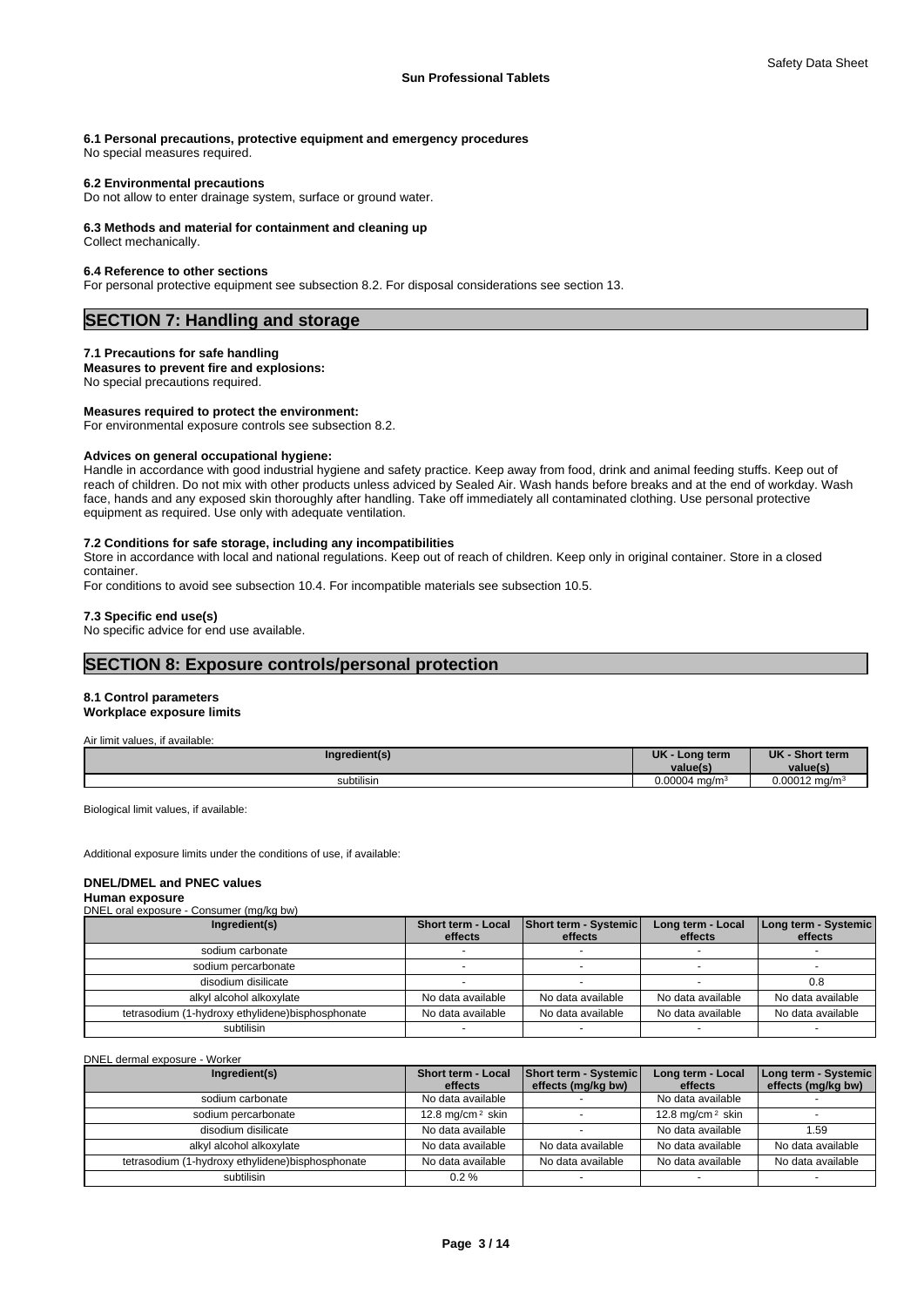### DNEL dermal exposure - Consumer

| Ingredient(s)                                     | Short term - Local<br>effects | Short term - Systemic<br>effects (mg/kg bw) | Long term - Local<br>effects | Long term - Systemic<br>effects (mg/kg bw) |
|---------------------------------------------------|-------------------------------|---------------------------------------------|------------------------------|--------------------------------------------|
| sodium carbonate                                  | No data available             |                                             | No data available            |                                            |
| sodium percarbonate                               | 6.4 mg/cm $2$ skin            |                                             | 6.4 mg/cm <sup>2</sup> skin  |                                            |
| disodium disilicate                               | No data available             |                                             | No data available            | 0.8                                        |
| alkyl alcohol alkoxylate                          | No data available             | No data available                           | No data available            | No data available                          |
| tetrasodium (1-hydroxy ethylidene) bisphosphonate | No data available             | No data available                           | No data available            | No data available                          |
| subtilisin                                        | $0.2 \%$                      |                                             |                              |                                            |

#### DNEL inhalatory exposure - Worker (mg/m<sup>3</sup> ) and  $\overline{\phantom{a}}$ **Ingredient(s) Short term - Local effects Short term - Systemic effects Long term - Local effects Long term - Systemic effects**  sodium carbonate and the state of the state of the state of the state of the state of the state of the state of the state of the state of the state of the state of the state of the state of the state of the state of the st sodium percarbonate and the state of the state of the state of the state of the state of the state of the state of the state of the state of the state of the state of the state of the state of the state of the state of the disodium disilicate and the set of the set of the set of the set of the set of the set of the set of the set of the set of the set of the set of the set of the set of the set of the set of the set of the set of the set of alkyl alcohol alkoxylate No data available No data available No data available No data available tetrasodium (1-hydroxy ethylidene)bisphosphonate No data available No data available No data available No data available subtilisin - | - | - | - | 60000 (DMEL) | - |

### DNEL inhalatory exposure - Consumer (mg/m<sup>3</sup>

| DNEL inhalatory exposure - Consumer (mg/m <sup>3</sup> ) |                               |                                  |                              |                                 |
|----------------------------------------------------------|-------------------------------|----------------------------------|------------------------------|---------------------------------|
| Ingredient(s)                                            | Short term - Local<br>effects | Short term - Systemic<br>effects | Long term - Local<br>effects | Long term - Systemic<br>effects |
| sodium carbonate                                         | 10                            |                                  |                              |                                 |
| sodium percarbonate                                      |                               |                                  |                              |                                 |
| disodium disilicate                                      |                               |                                  |                              | 1.38                            |
| alkyl alcohol alkoxylate                                 | No data available             | No data available                | No data available            | No data available               |
| tetrasodium (1-hydroxy ethylidene) bisphosphonate        | No data available             | No data available                | No data available            | No data available               |
| subtilisin                                               |                               |                                  | 15000 (DMEL)                 |                                 |

### **Environmental exposure**

#### Environmental exposure - PNEC **Ingredient(s) Surface water, fresh Surface water, marine** Intermittent (mg/l) **(mg/l) (mg/l) Intermittent (mg/l) Sewage treatment plant (mg/l)**  sodium carbonate sodium percarbonate **1.1.24** 0.035 0.035 0.035 16.24 disodium disilicate 7.5 1 7.5 348 alkyl alcohol alkoxylate No data available No data available No data available No data available tetrasodium (1-hydroxy ethylidene)bisphosphonate No data available No data available No data available No data available subtilisin 0.00006 0.000006 - 65

### Environmental exposure - PNEC, continued

| Ingredient(s)                                     | Sediment, freshwater I<br>(mg/kg) | Sediment, marine<br>(mg/kg) | Soil (mg/kg)      | Air ( $mg/m3$ )   |
|---------------------------------------------------|-----------------------------------|-----------------------------|-------------------|-------------------|
| sodium carbonate                                  |                                   |                             |                   |                   |
| sodium percarbonate                               |                                   |                             |                   |                   |
| disodium disilicate                               |                                   |                             |                   |                   |
| alkyl alcohol alkoxylate                          | No data available                 | No data available           | No data available | No data available |
| tetrasodium (1-hydroxy ethylidene) bisphosphonate | No data available                 | No data available           | No data available | No data available |
| subtilisin                                        |                                   |                             |                   |                   |

### **8.2 Exposure controls**

*The following information applies for the uses indicated in subsection 1.2 of the Safety Data Sheet. If available, please refer to the product information sheet for application and handling instructions. Normal use conditions are assumed for this section.*

*Recommended safety measures for handling the undiluted product:*

| Appropriate engineering controls:<br>Appropriate organisational controls: | The product is intended to be used in closed systems.<br>Avoid direct contact and/or splashes where possible. Train personnel. |
|---------------------------------------------------------------------------|--------------------------------------------------------------------------------------------------------------------------------|
| Personal protective equipment                                             |                                                                                                                                |
| Eye / face protection:                                                    | No special requirements under normal use conditions.                                                                           |
| Hand protection:                                                          | No special requirements under normal use conditions.                                                                           |
| <b>Body protection:</b>                                                   | No special requirements under normal use conditions.                                                                           |
| <b>Respiratory protection:</b>                                            | No special requirements under normal use conditions.                                                                           |
| <b>Environmental exposure controls:</b>                                   | No special requirements under normal use conditions.                                                                           |

# **SECTION 9: Physical and chemical properties**

**9.1 Information on basic physical and chemical properties**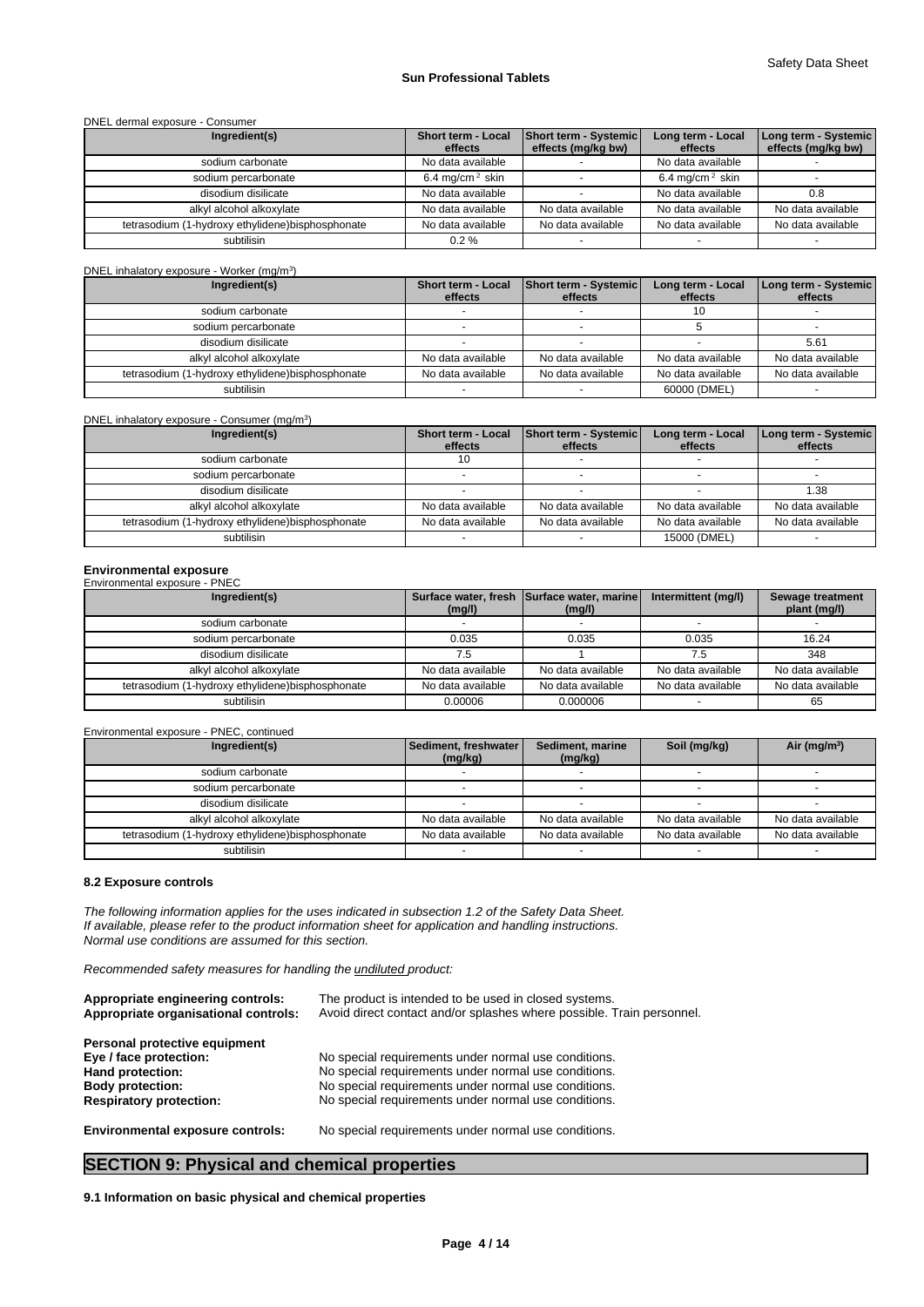### **Information in this section refers to the product, unless it is specifically stated that substance data is listed**

**Method / remark**

**Physical State:** Solid **Appearance:** Tablets **Colour:** White **Odour:** Slightly perfumed **Odour threshold:** Not applicable **pH: Dilution pH:**  $\approx$  11 (10%) **Melting point/freezing point (°C):** Not determined **Initial boiling point and boiling range (°C):** Not determined

### Substance data, boiling point

| Ingredient(s)                                     | Value<br>$(^{\circ}C)$               | <b>Method</b>    | Atmospheric pressure<br>(hPa) |
|---------------------------------------------------|--------------------------------------|------------------|-------------------------------|
| sodium carbonate                                  | 1600                                 | Method not given | 1013                          |
| sodium percarbonate                               | Product decomposes<br>before boiling |                  |                               |
| disodium disilicate                               | >100                                 | Method not given |                               |
| alkyl alcohol alkoxylate                          | No data available                    |                  |                               |
| tetrasodium (1-hydroxy ethylidene) bisphosphonate | No data available                    |                  |                               |
| subtilisin                                        | No data available                    |                  |                               |

### **Method / remark**

**Flash point (°C):** Not applicable. **Sustained combustion:** Not applicable. **Evaporation rate:** Not determined **Flammability (solid, gas):** Not determined **Upper/lower flammability limit (%):** Not determined

Substance data, flammability or explosive limits, if available:

| Inaredient(s)     | Lower limit<br>(% vol) | <b>Upper limit</b><br>$(%$ vol |
|-------------------|------------------------|--------------------------------|
| $-$<br>subtilisin |                        |                                |

### **Method / remark**

**Vapour pressure:** Not determined

| Substance data, vapour pressure                   |                   |               |                                     |
|---------------------------------------------------|-------------------|---------------|-------------------------------------|
| Ingredient(s)                                     | Value<br>(Pa)     | <b>Method</b> | <b>Temperature</b><br>$(^{\circ}C)$ |
| sodium carbonate                                  | Negligible        |               |                                     |
| sodium percarbonate                               | Negligible        |               |                                     |
| disodium disilicate                               | No data available |               |                                     |
| alkyl alcohol alkoxylate                          | No data available |               |                                     |
| tetrasodium (1-hydroxy ethylidene) bisphosphonate | No data available |               |                                     |
| subtilisin                                        | Not applicable    |               |                                     |

### **Method / remark**

### **Solubility in / Miscibility with Water:** Soluble **Vapour density:** Not determined **Relative density:** 1.05 g/cm³ (20 °C)

Substance data, solubility in water

| Ingredient(s)                                     | Value<br>(g/l)    | <b>Method</b>    | Temperature<br>$(^{\circ}C)$ |
|---------------------------------------------------|-------------------|------------------|------------------------------|
| sodium carbonate                                  | 210-215           | Method not given | 20                           |
| sodium percarbonate                               | 140               | Method not given | 20                           |
| disodium disilicate                               | Soluble           | Method not given | 20                           |
| alkyl alcohol alkoxylate                          | No data available |                  |                              |
| tetrasodium (1-hydroxy ethylidene) bisphosphonate | No data available |                  |                              |
| subtilisin                                        | No data available |                  |                              |

Substance data, partition coefficient n-octanol/water (log Kow): see subsection 12.3

**Method / remark**

**Decomposition temperature:** Not applicable. **Autoignition temperature:** Not determined **Viscosity:** Not determined **Explosive properties:** Not explosive. **Oxidising properties:** Not oxidising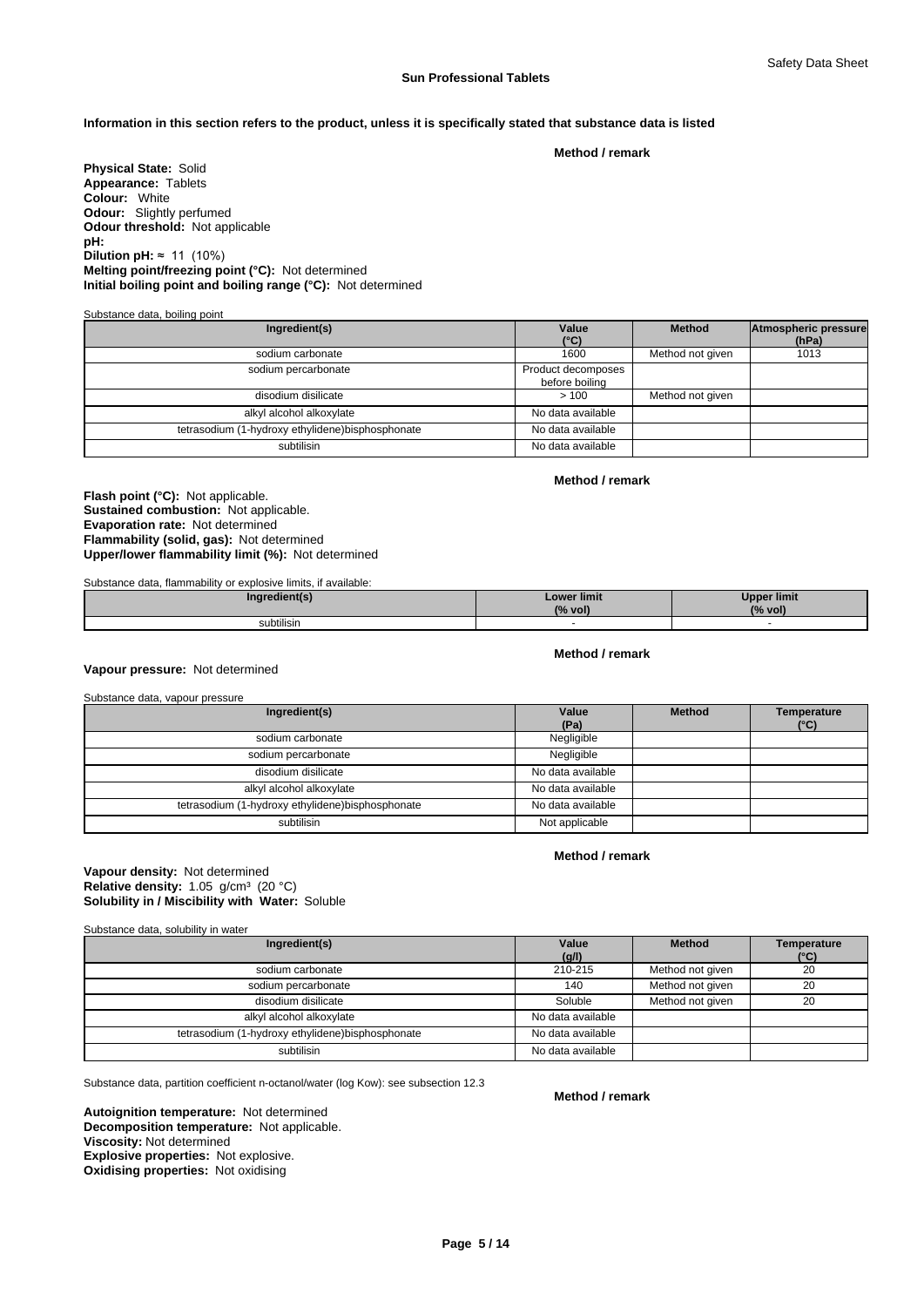# **9.2 Other information**

**Surface tension (N/m):** Not determined **Corrosion to metals:** Not applicable to solids or gases

| Substance data, dissociation constant, if available: |                  |                  |                               |  |  |  |  |
|------------------------------------------------------|------------------|------------------|-------------------------------|--|--|--|--|
| Ingredient(s)                                        | Value            | <b>Method</b>    | Temperature<br>C <sub>c</sub> |  |  |  |  |
| disodium disilicate                                  | $9.9 - 12$ (pKa) | Method not given |                               |  |  |  |  |

# **SECTION 10: Stability and reactivity**

### **10.1 Reactivity**

No reactivity hazards known under normal storage and use conditions.

### **10.2 Chemical stability**

Stable under normal storage and use conditions.

### **10.3 Possibility of hazardous reactions**

No hazardous reactions known under normal storage and use conditions.

### **10.4 Conditions to avoid**

None known under normal storage and use conditions.

### **10.5 Incompatible materials**

Reacts with acids.

### **10.6 Hazardous decomposition products**

None known under normal storage and use conditions.

# **SECTION 11: Toxicological information**

### **11.1 Information on toxicological effects**

Mixture data:.

# **Relevant calculated ATE(s):**

ATE - Oral (mg/kg): 2800

# **Eye irritation and corrosivity**

**Method:** Weight of evidence

Substance data, where relevant and available, are listed below:.

#### **Acute toxicity** Acute oral to

| $, \, \omega$ ato oran to $\pi$ oity              |           |                      |                |                   |                             |  |  |  |
|---------------------------------------------------|-----------|----------------------|----------------|-------------------|-----------------------------|--|--|--|
| Ingredient(s)                                     | Endpoint  | Value<br>(mg/kg)     | <b>Species</b> | <b>Method</b>     | <b>Exposure</b><br>time (h) |  |  |  |
| sodium carbonate                                  | $LD_{50}$ | 2800                 | Rat            | Method not given  |                             |  |  |  |
| sodium percarbonate                               | $LD_{50}$ | 1034                 | Rat            | Method not given  |                             |  |  |  |
| disodium disilicate                               | $LD_{50}$ | 3400                 | Rat            | Method not given  |                             |  |  |  |
| alkyl alcohol alkoxylate                          |           | No data<br>available |                |                   |                             |  |  |  |
| tetrasodium (1-hydroxy ethylidene) bisphosphonate |           | No data<br>available |                |                   |                             |  |  |  |
| subtilisin                                        | $LD_{50}$ | 1800                 | Rat            | OECD 401 (EU B.1) |                             |  |  |  |

Acute dermal toxicity

| Ingredient(s)                                     | Endpoint  | Value<br>(mg/kg)     | <b>Species</b> | <b>Method</b>     | <b>Exposure</b><br>time (h) |
|---------------------------------------------------|-----------|----------------------|----------------|-------------------|-----------------------------|
| sodium carbonate                                  | $LD_{50}$ | > 2000               | Rabbit         | Method not given  |                             |
| sodium percarbonate                               | $LD_{50}$ | > 2000               | Rabbit         | OECD 402 (EU B.3) |                             |
| disodium disilicate                               | $LD_{50}$ | > 5000               | Rat            | Method not given  |                             |
| alkyl alcohol alkoxylate                          |           | No data<br>available |                |                   |                             |
| tetrasodium (1-hydroxy ethylidene) bisphosphonate |           | No data              |                |                   |                             |
|                                                   |           | available            |                |                   |                             |
| subtilisin                                        |           | No data              |                |                   |                             |
|                                                   |           | available            |                |                   |                             |

| Acute inhalative toxicity |          |        |         |        |          |
|---------------------------|----------|--------|---------|--------|----------|
| Ingredient(s)             | Endpoint | Value  | Species | Method | Exposure |
|                           |          | (mg/l) |         |        | time (h) |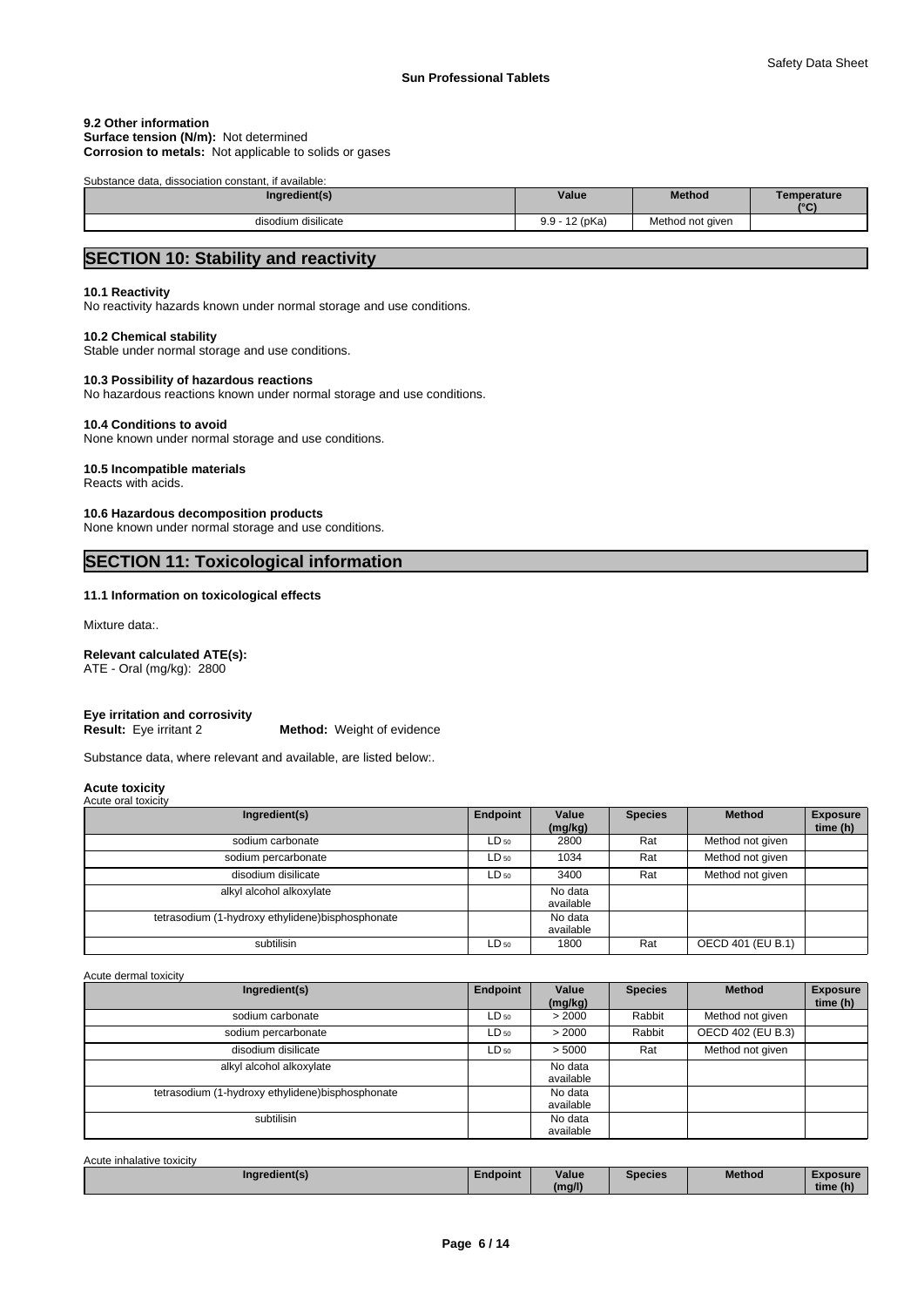| sodium carbonate                                  | $LC_{50}$ | $2.3$ (dust) | Rat | OECD 403 (EU B.2)  |  |
|---------------------------------------------------|-----------|--------------|-----|--------------------|--|
| sodium percarbonate                               |           | No data      |     |                    |  |
|                                                   |           | available    |     |                    |  |
| disodium disilicate                               |           | No mortality | Rat | Non guideline test |  |
|                                                   |           | observed     |     |                    |  |
| alkyl alcohol alkoxylate                          |           | No data      |     |                    |  |
|                                                   |           | available    |     |                    |  |
| tetrasodium (1-hydroxy ethylidene) bisphosphonate |           | No data      |     |                    |  |
|                                                   |           | available    |     |                    |  |
| subtilisin                                        |           |              |     | Weight of evidence |  |

# **Irritation and corrosivity** Skin irritation and corrosivity

| Ingredient(s)                                     | Result            | <b>Species</b> | <b>Method</b>     | <b>Exposure time</b> |
|---------------------------------------------------|-------------------|----------------|-------------------|----------------------|
| sodium carbonate                                  | Not irritant      | Rabbit         | Method not given  |                      |
| sodium percarbonate                               | Not irritant      | Rabbit         | Method not given  |                      |
| disodium disilicate                               | Irritant          |                | Method not given  |                      |
| alkyl alcohol alkoxylate                          | No data available |                |                   |                      |
| tetrasodium (1-hydroxy ethylidene) bisphosphonate | No data available |                |                   |                      |
| subtilisin                                        | Mild irritant     | Rabbit         | OECD 404 (EU B.4) |                      |

Eye irritation and corrosivity

| Ingredient(s)                                     | Result            | <b>Species</b> | <b>Method</b>     | <b>Exposure time</b> |
|---------------------------------------------------|-------------------|----------------|-------------------|----------------------|
| sodium carbonate                                  | Irritant          | Rabbit         | Method not given  |                      |
| sodium percarbonate                               | Severe damage     | Rabbit         | EPA OPP 81-4      |                      |
| disodium disilicate                               | Severe damage     |                | Method not given  |                      |
| alkyl alcohol alkoxylate                          | No data available |                |                   |                      |
| tetrasodium (1-hydroxy ethylidene) bisphosphonate | No data available |                |                   |                      |
| subtilisin                                        | Irritant          | Rabbit         | OECD 405 (EU B.5) |                      |

Respiratory tract irritation and corrosivity

| Ingredient(s)                                     | Result                             | <b>Species</b> | <b>Method</b>    | <b>Exposure time</b> |
|---------------------------------------------------|------------------------------------|----------------|------------------|----------------------|
| sodium carbonate                                  | No data available                  |                |                  |                      |
| sodium percarbonate                               | Irritating to<br>respiratory tract | Mouse          | Method not given |                      |
| disodium disilicate                               | Irritating to<br>respiratory tract |                | Method not given |                      |
| alkyl alcohol alkoxylate                          | No data available                  |                |                  |                      |
| tetrasodium (1-hydroxy ethylidene) bisphosphonate | No data available                  |                |                  |                      |
| subtilisin                                        | No data available                  |                |                  |                      |

# **Sensitisation** Sensitisation by skin contact

| <b>Portomoution</b> by Simil contact              |                   |                |                                            |                   |  |  |  |  |
|---------------------------------------------------|-------------------|----------------|--------------------------------------------|-------------------|--|--|--|--|
| Ingredient(s)                                     | <b>Result</b>     | <b>Species</b> | <b>Method</b>                              | Exposure time (h) |  |  |  |  |
| sodium carbonate                                  | Not sensitising   |                | Method not given                           |                   |  |  |  |  |
| sodium percarbonate                               | Not sensitising   | Guinea pig     | OECD 406 (EU B.6) /<br><b>Buehler test</b> |                   |  |  |  |  |
| disodium disilicate                               | Not sensitising   |                | Method not given                           |                   |  |  |  |  |
| alkyl alcohol alkoxylate                          | No data available |                |                                            |                   |  |  |  |  |
| tetrasodium (1-hydroxy ethylidene) bisphosphonate | No data available |                |                                            |                   |  |  |  |  |
| subtilisin                                        | No data available |                |                                            |                   |  |  |  |  |
|                                                   |                   |                |                                            |                   |  |  |  |  |

Sensitisation by inhalation

| Ingredient(s)                                     | <b>Result</b>     | <b>Species</b> | <b>Method</b>      | <b>Exposure time</b> |
|---------------------------------------------------|-------------------|----------------|--------------------|----------------------|
| sodium carbonate                                  | No data available |                |                    |                      |
| sodium percarbonate                               | No data available |                |                    |                      |
| disodium disilicate                               | No data available |                |                    |                      |
| alkyl alcohol alkoxylate                          | No data available |                |                    |                      |
| tetrasodium (1-hydroxy ethylidene) bisphosphonate | No data available |                |                    |                      |
| subtilisin                                        | Sensitising       |                | Weight of evidence |                      |

# **CMR effects (carcinogenicity, mutagenicity and toxicity for reproduction)** Mutagenicity

| Ingredient(s)            | <b>Result (in-vitro)</b>                               | <b>Method</b><br>(in-vitro) | <b>Result (in-vivo)</b> | <b>Method</b><br>(in-vivo) |
|--------------------------|--------------------------------------------------------|-----------------------------|-------------------------|----------------------------|
| sodium carbonate         | INo data available                                     |                             | No data available       |                            |
| sodium percarbonate      | INo data available                                     |                             | No data available       |                            |
| disodium disilicate      | No evidence for mutagenicity, negative<br>test results |                             | No data available       |                            |
| alkyl alcohol alkoxylate | <b>No data available</b>                               |                             | No data available       |                            |
| tetrasodium (1-hydroxy   | <b>I</b> No data available                             |                             | No data available       |                            |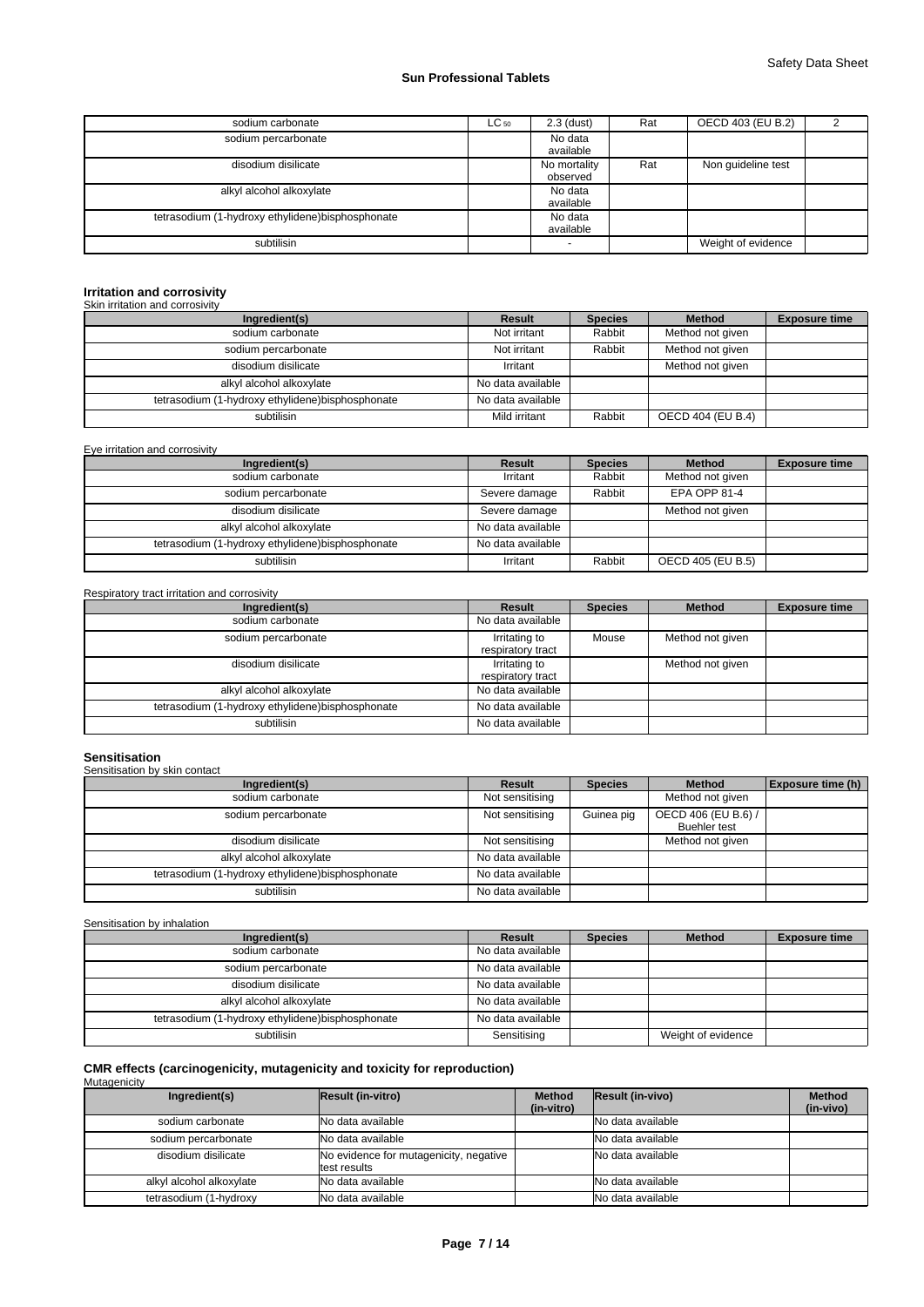| ethylidene)bisphosphonate |                                                                                         |                                                                        |  |
|---------------------------|-----------------------------------------------------------------------------------------|------------------------------------------------------------------------|--|
| subtilisin                | No evidence for mutagenicity, negative   OECD 471 (EU No data available<br>test results | <b>B.12/13) OECD</b><br>473 OECD 476<br>(Chinese)<br>Hamster<br>Ovary) |  |

**Carcinogenicity** 

| Ingredient(s)                                     | <b>Effect</b>                                          |
|---------------------------------------------------|--------------------------------------------------------|
| sodium carbonate                                  | No evidence for carcinogenicity, weight-of-evidence    |
| sodium percarbonate                               | No data available                                      |
| disodium disilicate                               | No evidence for carcinogenicity, negative test results |
| alkyl alcohol alkoxylate                          | No data available                                      |
| tetrasodium (1-hydroxy ethylidene) bisphosphonate | No data available                                      |
| subtilisin                                        | No data available                                      |

### Toxicity for reproduction

| Ingredient(s)                                            | Endpoint | <b>Specific effect</b> | Value<br>$\left \frac{\text{mg}}{\text{kg}}\right $ bw/d) | <b>Species</b> | <b>Method</b> | <b>Exposure</b><br>time | <b>Remarks and other effects</b><br>reported |
|----------------------------------------------------------|----------|------------------------|-----------------------------------------------------------|----------------|---------------|-------------------------|----------------------------------------------|
| sodium carbonate                                         |          |                        | No data<br>available                                      |                |               |                         |                                              |
| sodium percarbonate                                      |          |                        | No data<br>available                                      |                |               |                         |                                              |
| disodium disilicate                                      |          |                        | No data<br>available                                      |                |               |                         | No evidence for reproductive<br>toxicity     |
| alkyl alcohol alkoxylate                                 |          |                        | No data<br>available                                      |                |               |                         |                                              |
| tetrasodium (1-hydroxy)<br>ethylidene)bisphosphon<br>ate |          |                        | No data<br>available                                      |                |               |                         |                                              |
| subtilisin                                               |          |                        | No data<br>available                                      |                |               |                         |                                              |

**Repeated dose toxicity** Sub-acute or sub-chronic oral toxicity

| Ingredient(s)                                    | Endpoint     | Value<br>(mg/kg bw/d) | <b>Species</b> | <b>Method</b>       | $ time$ (days) $ $ | Exposure Specific effects and organs<br>affected |
|--------------------------------------------------|--------------|-----------------------|----------------|---------------------|--------------------|--------------------------------------------------|
| sodium carbonate                                 |              | No data<br>available  |                |                     |                    |                                                  |
| sodium percarbonate                              |              | No data<br>available  |                |                     |                    |                                                  |
| disodium disilicate                              | <b>NOAEL</b> | >159                  | Rat            | Method not<br>qiven | 180                | No effects observed                              |
| alkyl alcohol alkoxylate                         |              | No data<br>available  |                |                     |                    |                                                  |
| tetrasodium (1-hydroxy ethylidene)bisphosphonate |              | No data<br>available  |                |                     |                    |                                                  |
| subtilisin                                       |              | No data<br>available  |                |                     |                    |                                                  |

### Sub-chronic dermal toxicity

| Ingredient(s)                                     | Endpoint | Value<br>(mg/kg bw/d) | <b>Species</b> | Method | time (days) $ $ | Exposure Specific effects and organs<br>affected |
|---------------------------------------------------|----------|-----------------------|----------------|--------|-----------------|--------------------------------------------------|
| sodium carbonate                                  |          | No data<br>available  |                |        |                 |                                                  |
| sodium percarbonate                               |          | No data<br>available  |                |        |                 |                                                  |
| disodium disilicate                               |          | No data<br>available  |                |        |                 |                                                  |
| alkyl alcohol alkoxylate                          |          | No data<br>available  |                |        |                 |                                                  |
| tetrasodium (1-hydroxy ethylidene) bisphosphonate |          | No data<br>available  |                |        |                 |                                                  |
| subtilisin                                        |          | No data<br>available  |                |        |                 |                                                  |

### Sub-chronic inhalation toxicity

| Ingredient(s)                                     | Endpoint | Value        | <b>Species</b> | <b>Method</b> |             | Exposure Specific effects and organs |
|---------------------------------------------------|----------|--------------|----------------|---------------|-------------|--------------------------------------|
|                                                   |          | (mg/kg bw/d) |                |               | time (days) | affected                             |
| sodium carbonate                                  |          | No data      |                |               |             |                                      |
|                                                   |          | available    |                |               |             |                                      |
| sodium percarbonate                               |          | No data      |                |               |             |                                      |
|                                                   |          | available    |                |               |             |                                      |
| disodium disilicate                               |          | No data      |                |               |             |                                      |
|                                                   |          | available    |                |               |             |                                      |
| alkyl alcohol alkoxylate                          |          | No data      |                |               |             |                                      |
|                                                   |          | available    |                |               |             |                                      |
| tetrasodium (1-hydroxy ethylidene) bisphosphonate |          | No data      |                |               |             |                                      |
|                                                   |          | available    |                |               |             |                                      |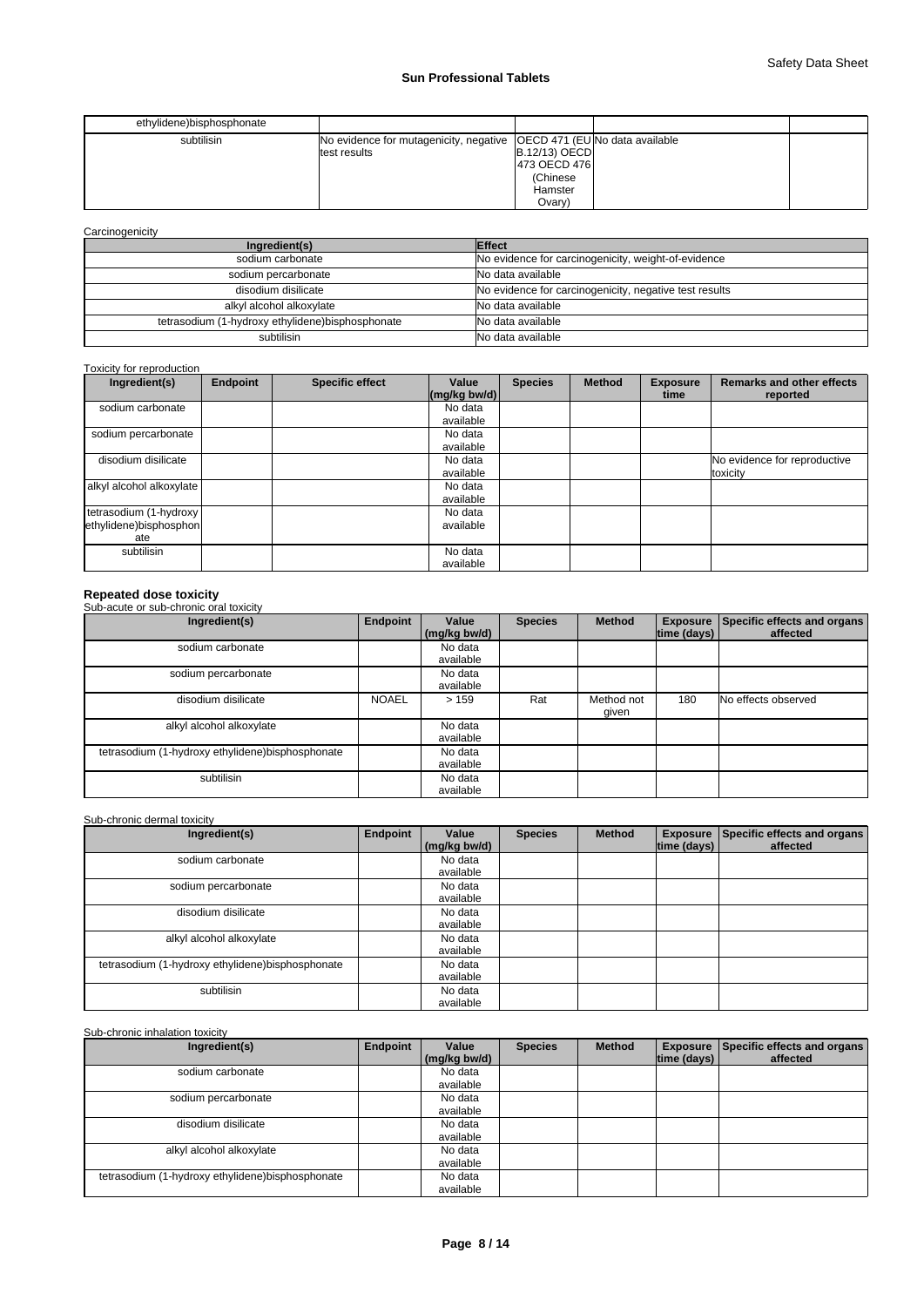| .<br>subtilisin<br>. | No data<br>.  |  |  |
|----------------------|---------------|--|--|
|                      | ava<br>ilable |  |  |

### Chronic toxicity

| Ingredient(s)                                            | <b>Exposure</b><br>route | Endpoint | Value<br>$\left \frac{\text{mg}}{\text{kg}}\right $ bw/d) | <b>Species</b> | <b>Method</b> | <b>Exposure</b><br>time | Specific effects and<br>organs affected | <b>Remark</b> |
|----------------------------------------------------------|--------------------------|----------|-----------------------------------------------------------|----------------|---------------|-------------------------|-----------------------------------------|---------------|
| sodium carbonate                                         |                          |          | No data<br>available                                      |                |               |                         |                                         |               |
| sodium percarbonate                                      |                          |          | No data<br>available                                      |                |               |                         |                                         |               |
| disodium disilicate                                      |                          |          | No data<br>available                                      |                |               |                         |                                         |               |
| alkyl alcohol alkoxylate                                 |                          |          | No data<br>available                                      |                |               |                         |                                         |               |
| tetrasodium (1-hydroxy)<br>ethylidene)bisphosphon<br>ate |                          |          | No data<br>available                                      |                |               |                         |                                         |               |
| subtilisin                                               |                          |          | No data<br>available                                      |                |               |                         |                                         |               |

### STOT-single exposure

| _ . _ . _                                         |                   |
|---------------------------------------------------|-------------------|
| Ingredient(s)                                     | Affected organ(s) |
| sodium carbonate                                  | No data available |
| sodium percarbonate                               | No data available |
| disodium disilicate                               | No data available |
| alkyl alcohol alkoxylate                          | No data available |
| tetrasodium (1-hydroxy ethylidene) bisphosphonate | No data available |
| subtilisin                                        | No data available |

### STOT-repeated exposure

| _ . _ _ _ _ _ _ _ _ _ _ _ _ _ _                   |                   |
|---------------------------------------------------|-------------------|
| Ingredient(s)                                     | Affected organ(s) |
| sodium carbonate                                  | No data available |
| sodium percarbonate                               | No data available |
| disodium disilicate                               | Not applicable    |
| alkyl alcohol alkoxylate                          | No data available |
| tetrasodium (1-hydroxy ethylidene) bisphosphonate | No data available |
| subtilisin                                        | No data available |

# **Aspiration hazard**

Substances with an aspiration hazard (H304), if any, are listed in section 3. If relevant, see section 9 for dynamic viscosity and relative density of the product.

### **Potential adverse health effects and symptoms**

Effects and symptoms related to the product, if any, are listed in subsection 4.2.

# **SECTION 12: Ecological information**

### **12.1 Toxicity**

No data is available on the mixture.

Substance data, where relevant and available, are listed below:

### **Aquatic short-term toxicity** Aquatic short-term toxicity - fish

| Ingredient(s)                                     | Endpoint  | Value<br>(mg/l)      | <b>Species</b>         | <b>Method</b>       | <b>Exposure</b><br>time (h) |
|---------------------------------------------------|-----------|----------------------|------------------------|---------------------|-----------------------------|
| sodium carbonate                                  | $LC_{50}$ | 300                  | Lepomis<br>macrochirus | Method not given    | 96                          |
| sodium percarbonate                               | $LC_{50}$ | 70.7                 | Pimephales<br>promelas | Method not given    | 96                          |
| disodium disilicate                               | $LC_{50}$ | $260 - 310$          | Oncorhynchus<br>mykiss | Method not given    | 96                          |
| alkyl alcohol alkoxylate                          |           | No data<br>available |                        |                     |                             |
| tetrasodium (1-hydroxy ethylidene) bisphosphonate |           | No data<br>available |                        |                     |                             |
| subtilisin                                        | $LC_{50}$ | 8.2                  | Fish                   | OECD <sub>203</sub> | 96                          |

### Aquatic short-term toxicity - crustacea

| Ingredient(s)       | Endpoint         | Value<br>(mg/l) | <b>Species</b>          | <b>Method</b>    | <b>Exposure</b><br>time (h) |
|---------------------|------------------|-----------------|-------------------------|------------------|-----------------------------|
| sodium carbonate    | EC <sub>50</sub> | 265             | Daphnia<br>magna Straus | Method not given | 96                          |
| sodium percarbonate | EC <sub>50</sub> | 4.9             | Daphnia pulex           | Method not given | 48                          |
| disodium disilicate | EC 50            | 1700            | Daphnia                 | Method not given | 48                          |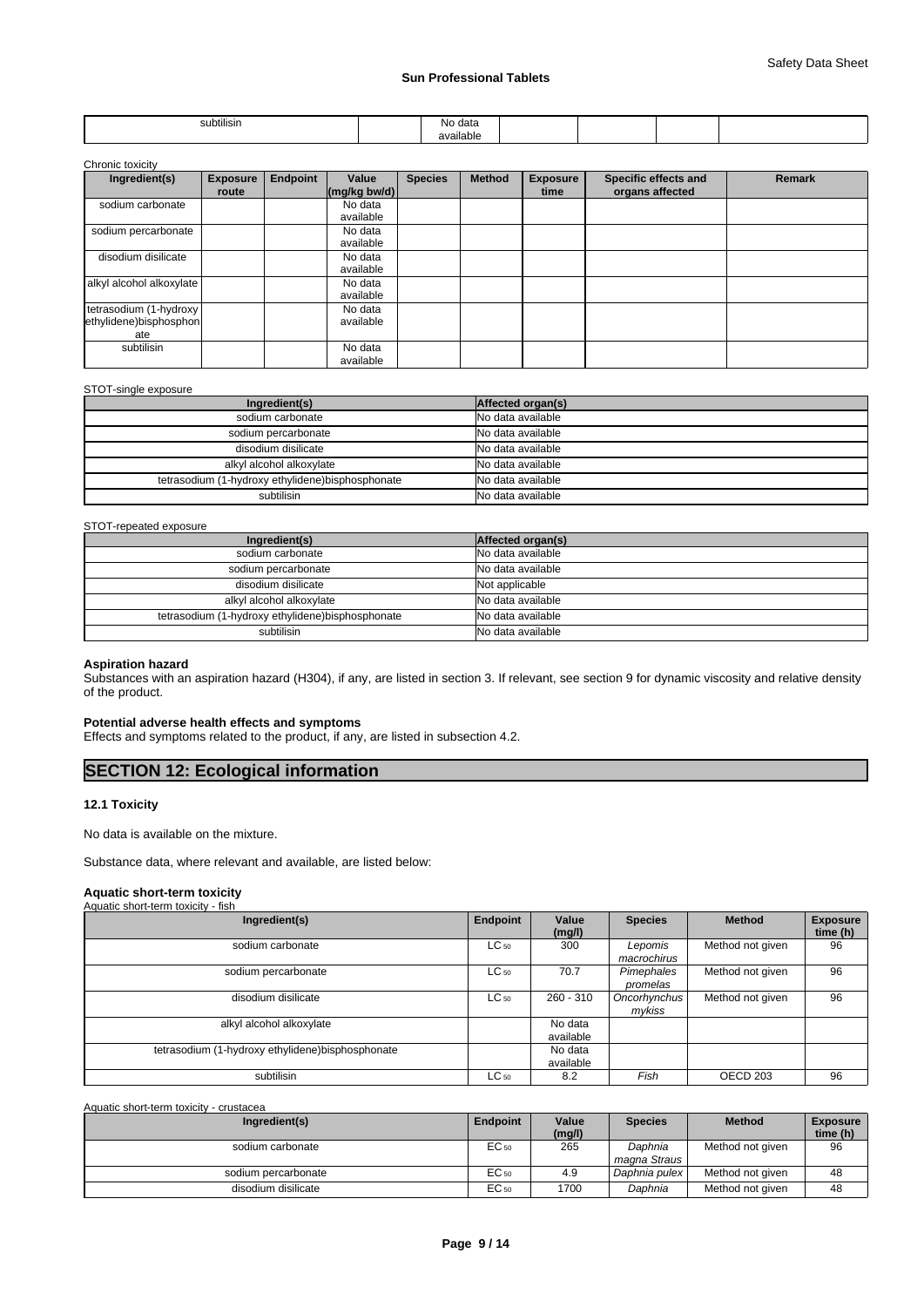|                                                  |           |           | magna Straus |                 |    |
|--------------------------------------------------|-----------|-----------|--------------|-----------------|----|
| alkyl alcohol alkoxylate                         |           | No data   |              |                 |    |
|                                                  |           | available |              |                 |    |
| tetrasodium (1-hydroxy ethylidene)bisphosphonate |           | No data   |              |                 |    |
|                                                  |           | available |              |                 |    |
| subtilisin                                       | $EC_{50}$ | 0.586     | Daphnia      | <b>OECD 202</b> | 48 |

| Ingredient(s)                                     | Endpoint  | Value<br>(mg/l)      | <b>Species</b>             | <b>Method</b>    | <b>Exposure</b><br>time (h) |
|---------------------------------------------------|-----------|----------------------|----------------------------|------------------|-----------------------------|
| sodium carbonate                                  |           | No data<br>available |                            |                  |                             |
| sodium percarbonate                               |           | No data<br>available |                            |                  |                             |
| disodium disilicate                               | EC 50     | 207                  | Desmodesmus<br>subspicatus | Method not given | 72                          |
| alkyl alcohol alkoxylate                          |           | No data<br>available |                            |                  |                             |
| tetrasodium (1-hydroxy ethylidene) bisphosphonate |           | No data<br>available |                            |                  |                             |
| subtilisin                                        | $E1$ C 50 | 0.830                | Not specified              | <b>OECD 201</b>  | 72                          |

Aquatic short-term toxicity - marine species

| Ingredient(s)                                    | <b>Endpoint</b> | Value<br>(mg/l)      | <b>Species</b> | <b>Method</b> | <b>Exposure</b><br>time (days) |
|--------------------------------------------------|-----------------|----------------------|----------------|---------------|--------------------------------|
| sodium carbonate                                 |                 | No data<br>available |                |               | $\overline{\phantom{0}}$       |
| sodium percarbonate                              |                 | No data<br>available |                |               |                                |
| disodium disilicate                              |                 | No data<br>available |                |               |                                |
| alkyl alcohol alkoxylate                         |                 | No data<br>available |                |               |                                |
| tetrasodium (1-hydroxy ethylidene)bisphosphonate |                 | No data<br>available |                |               |                                |
| subtilisin                                       |                 | No data<br>available |                |               | ۰                              |

### Impact on sewage plants - toxicity to bacteria

| Ingredient(s)                                     | Endpoint | Value<br>(mg/l)      | <b>Inoculum</b>     | <b>Method</b> | <b>Exposure</b><br>time |
|---------------------------------------------------|----------|----------------------|---------------------|---------------|-------------------------|
| sodium carbonate                                  |          | No data<br>available |                     |               |                         |
| sodium percarbonate                               | EC 50    | 466                  | Activated<br>sludge | OECD 209      | $0.5$ hour(s)           |
| disodium disilicate                               |          | No data<br>available |                     |               |                         |
| alkyl alcohol alkoxylate                          |          | No data<br>available |                     |               |                         |
| tetrasodium (1-hydroxy ethylidene) bisphosphonate |          | No data<br>available |                     |               |                         |
| subtilisin                                        |          | No data<br>available |                     |               |                         |

# **Aquatic long-term toxicity** Aquatic long-term toxicity - fish

| Ingredient(s)                                     | Endpoint    | Value                | <b>Species</b>         | <b>Method</b>       | <b>Exposure</b> | <b>Effects observed</b> |
|---------------------------------------------------|-------------|----------------------|------------------------|---------------------|-----------------|-------------------------|
|                                                   |             | (mg/l)               |                        |                     | time            |                         |
| sodium carbonate                                  |             | No data<br>available |                        |                     |                 |                         |
| sodium percarbonate                               | <b>NOEC</b> | 7.4                  | Pimephales<br>promelas | Method not<br>qiven | 96 hour(s)      |                         |
| disodium disilicate                               | <b>NOEC</b> | 348                  | Brachydanio<br>rerio   | Method not<br>qiven | 96 hour(s)      |                         |
| alkyl alcohol alkoxylate                          |             | No data<br>available |                        |                     |                 |                         |
| tetrasodium (1-hydroxy ethylidene) bisphosphonate |             | No data<br>available |                        |                     |                 |                         |
| subtilisin                                        |             | No data<br>available |                        |                     |                 |                         |

## Aquatic long-term toxicity - crustacea

| Ingredient(s)            | Endpoint    | Value     | <b>Species</b> | <b>Method</b> | <b>Exposure</b> | <b>Effects observed</b> |
|--------------------------|-------------|-----------|----------------|---------------|-----------------|-------------------------|
|                          |             | (mg/l)    |                |               | time            |                         |
| sodium carbonate         |             | No data   |                |               |                 |                         |
|                          |             | available |                |               |                 |                         |
| sodium percarbonate      | <b>NOEC</b> |           | Daphnia pulex  | Method not    | 48 hour(s)      |                         |
|                          |             |           |                | qiven         |                 |                         |
| disodium disilicate      |             | No data   |                |               |                 |                         |
|                          |             | available |                |               |                 |                         |
| alkyl alcohol alkoxylate |             | No data   |                |               |                 |                         |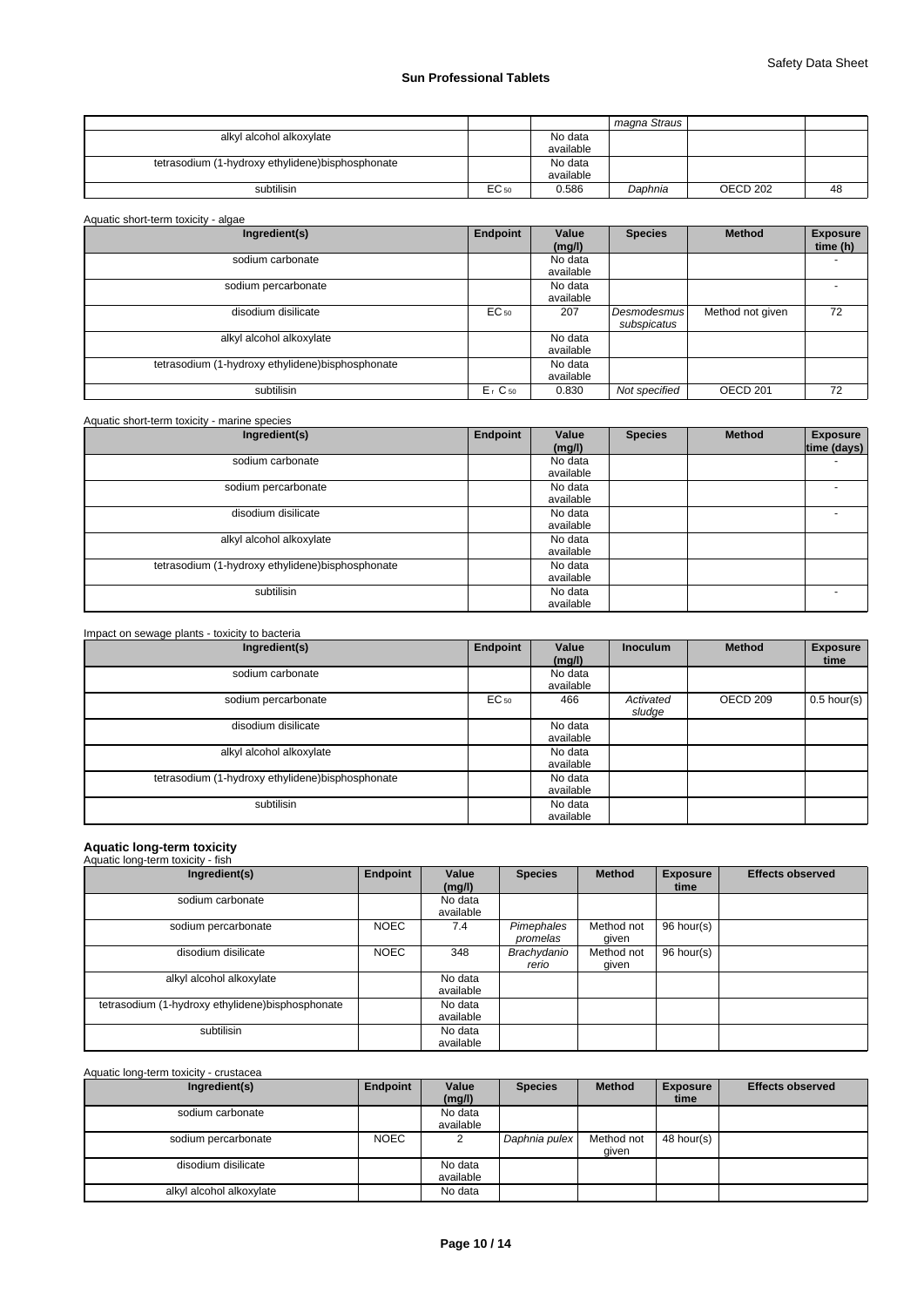|                                                   | available            |  |  |
|---------------------------------------------------|----------------------|--|--|
| tetrasodium (1-hydroxy ethylidene) bisphosphonate | No data<br>available |  |  |
| subtilisin                                        | No data<br>available |  |  |

### Aquatic toxicity to other aquatic benthic organisms, including sediment-dwelling organisms, if available:

| Ingredient(s)                                    | Endpoint | Value<br>(mg/kg dw<br>sediment) | <b>Species</b> | <b>Method</b> | <b>Exposure</b><br>time (days) | <b>Effects observed</b> |
|--------------------------------------------------|----------|---------------------------------|----------------|---------------|--------------------------------|-------------------------|
| sodium carbonate                                 |          | No data<br>available            |                |               |                                |                         |
| sodium percarbonate                              |          | No data<br>available            |                |               |                                |                         |
| disodium disilicate                              |          | No data<br>available            |                |               |                                |                         |
| alkyl alcohol alkoxylate                         |          | No data<br>available            |                |               |                                |                         |
| tetrasodium (1-hydroxy ethylidene)bisphosphonate |          | No data<br>available            |                |               |                                |                         |
| subtilisin                                       |          | No data<br>available            |                |               |                                |                         |

**Terrestrial toxicity** Terrestrial toxicity - soil invertebrates, including earthworms, if available:

| Ingredient(s)       | Endpoint | Value<br>(mg/kg dw<br>soil) | <b>Species</b> | <b>Method</b> | <b>Exposure</b><br>time (days) $ $ | <b>Effects observed</b> |
|---------------------|----------|-----------------------------|----------------|---------------|------------------------------------|-------------------------|
| sodium carbonate    |          | No data<br>available        |                |               | <b>.</b>                           |                         |
| sodium percarbonate |          | No data<br>available        |                |               | - -                                |                         |
| disodium disilicate |          | No data<br>available        |                |               |                                    |                         |
| subtilisin          |          | No data<br>available        |                |               |                                    |                         |

### Terrestrial toxicity - plants, if available:

| Ingredient(s)       | Endpoint | Value<br>(mg/kg dw<br>soil) | <b>Species</b> | <b>Method</b> | <b>Exposure</b><br> time (days) | <b>Effects observed</b> |
|---------------------|----------|-----------------------------|----------------|---------------|---------------------------------|-------------------------|
| sodium carbonate    |          | No data<br>available        |                |               | $\overline{\phantom{a}}$        |                         |
| sodium percarbonate |          | No data<br>available        |                |               | <b>.</b>                        |                         |
| disodium disilicate |          | No data<br>available        |                |               |                                 |                         |
| subtilisin          |          | No data<br>available        |                |               | $\overline{\phantom{a}}$        |                         |

### Terrestrial toxicity - birds, if available:

| Ingredient(s)       | Endpoint | Value                | <b>Species</b> | <b>Method</b> | <b>Exposure</b><br>$ time$ (days) $ $ | <b>Effects observed</b> |
|---------------------|----------|----------------------|----------------|---------------|---------------------------------------|-------------------------|
| sodium carbonate    |          | No data<br>available |                |               |                                       |                         |
| sodium percarbonate |          | No data<br>available |                |               | <b>1</b>                              |                         |
| disodium disilicate |          | No data<br>available |                |               |                                       |                         |
| subtilisin          |          | No data<br>available |                |               | - 11                                  |                         |

Terrestrial toxicity - beneficial insects, if available:

| Ingredient(s)       | Endpoint | Value<br>(mg/kg dw<br>soil) | <b>Species</b> | <b>Method</b> | <b>Exposure</b><br> time (days) | <b>Effects observed</b> |
|---------------------|----------|-----------------------------|----------------|---------------|---------------------------------|-------------------------|
| sodium carbonate    |          | No data                     |                |               |                                 |                         |
|                     |          | available                   |                |               |                                 |                         |
| sodium percarbonate |          | No data                     |                |               |                                 |                         |
|                     |          | available                   |                |               |                                 |                         |
| disodium disilicate |          | No data                     |                |               |                                 |                         |
|                     |          | available                   |                |               |                                 |                         |
| subtilisin          |          | No data                     |                |               | $\overline{\phantom{a}}$        |                         |
|                     |          | available                   |                |               |                                 |                         |

### Terrestrial toxicity - soil bacteria, if available:

| Ingredient(s)       | Endpoint | Value<br>(mg/kg dw<br>soil) | <b>Species</b> | <b>Method</b> | <b>Exposure</b><br> time (days) | <b>Effects observed</b> |
|---------------------|----------|-----------------------------|----------------|---------------|---------------------------------|-------------------------|
| sodium carbonate    |          | No data<br>available        |                |               |                                 |                         |
| sodium percarbonate |          | No data                     |                |               | -                               |                         |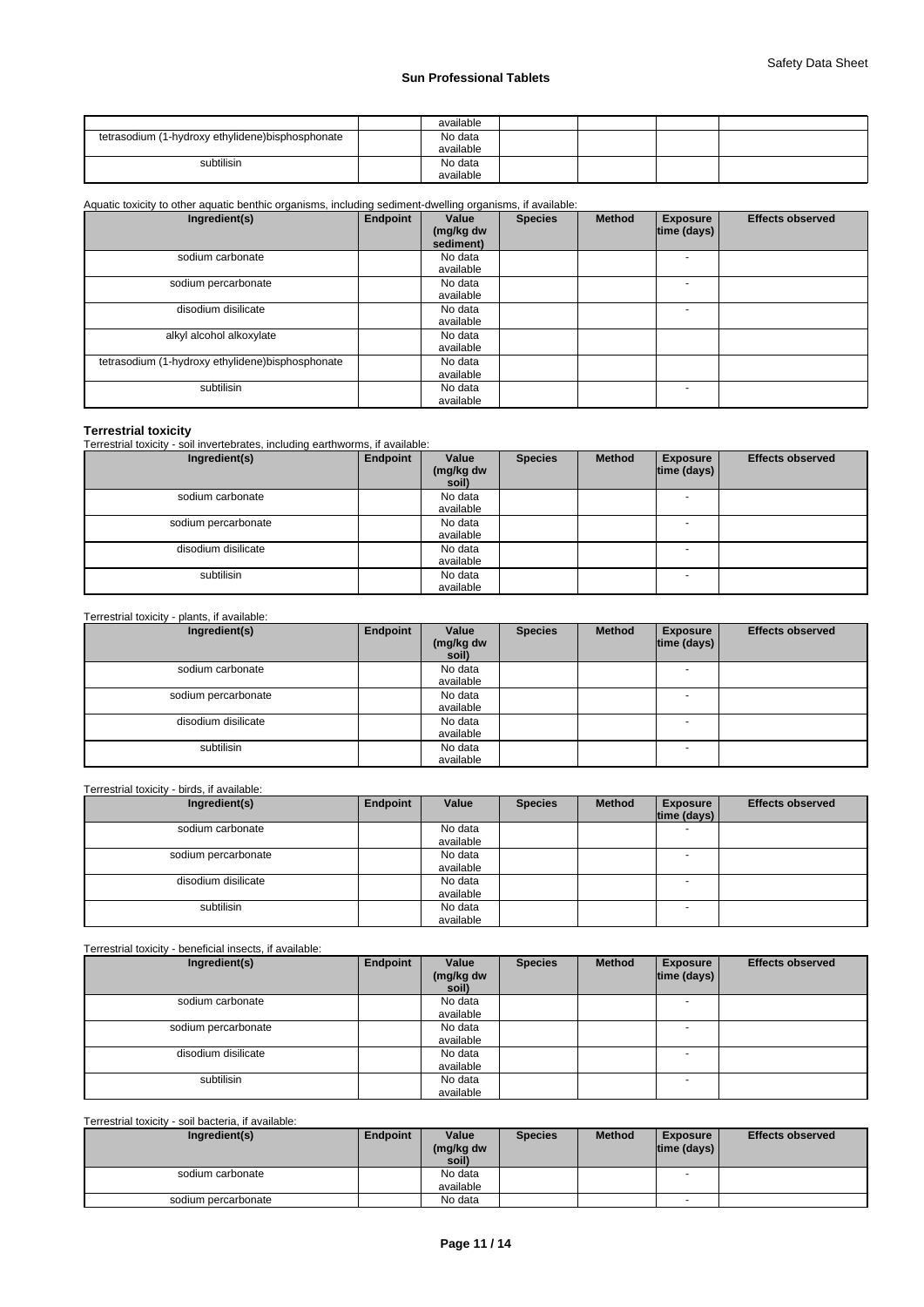|                     | available |  |  |
|---------------------|-----------|--|--|
| disodium disilicate | No data   |  |  |
|                     | available |  |  |
| subtilisin          | No data   |  |  |
|                     | available |  |  |

### **12.2 Persistence and degradability**

## **Abiotic degradation**

Abiotic degradation - photodegradation in air, if available:

| Indredient(s)       | Half-life time | <b>Aethod</b>    | valuation. | Remark |
|---------------------|----------------|------------------|------------|--------|
| sodium percarbonate | NA.            | Method not aiven |            |        |

Abiotic degradation - hydrolysis, if available:

| Ingredient(s)       | l Half-life time in fresh<br>water | <b>Method</b>    | <b>Evaluation</b>    | Remark |
|---------------------|------------------------------------|------------------|----------------------|--------|
| sodium carbonate    | No data available                  |                  | Rapidly hydrolysible |        |
| sodium percarbonate | day(s)                             | Method not given | <b>Hydrolysible</b>  |        |

Abiotic degradation - other processes, if available:

### **Biodegradation**

Ready biodegradability - aerobic conditions

| Ingredient(s)                                     | <b>Inoculum</b> | Analytical<br>method | DT 50 | <b>Method</b> | <b>Evaluation</b>                       |
|---------------------------------------------------|-----------------|----------------------|-------|---------------|-----------------------------------------|
| sodium carbonate                                  |                 |                      |       |               | Not applicable (inorganic<br>substance) |
| sodium percarbonate                               |                 |                      |       |               | Not applicable (inorganic<br>substance) |
| disodium disilicate                               |                 |                      |       |               | Not applicable (inorganic<br>substance) |
| alkyl alcohol alkoxylate                          |                 |                      |       |               | No data available                       |
| tetrasodium (1-hydroxy ethylidene) bisphosphonate |                 |                      |       |               | No data available                       |
| subtilisin                                        |                 |                      |       | OECD 301B     | Readily biodegradable                   |

Ready biodegradability - anaerobic and marine conditions, if available:

Degradation in relevant environmental compartments, if available:

The surfactant(s) contained in this preparation complies(comply) with the biodegradability criteria as laid down in Regulation (EC) No. 648/2004 on detergents. Data to support this assertion are held at the disposal of the competent authorities of the Member States and will be made available to them, at their direct request or at the request of a detergent manufacturer.

# **12.3 Bioaccumulative potential**<br>Partition coefficient n-octanol/water (log Kow)

| Ingredient(s)                                       | Value             | <b>Method</b> | Evaluation                        | <b>Remark</b> |
|-----------------------------------------------------|-------------------|---------------|-----------------------------------|---------------|
| sodium carbonate                                    | No data available |               | No bioaccumulation expected       |               |
| sodium percarbonate                                 | No data available |               |                                   |               |
| disodium disilicate                                 | No data available |               | Low potential for bioaccumulation |               |
| alkyl alcohol alkoxylate                            | No data available |               |                                   |               |
| tetrasodium (1-hydroxy<br>ethylidene)bisphosphonate | No data available |               |                                   |               |
| subtilisin                                          | < 0               |               |                                   |               |

Bioconcentration factor (BCF)

| Ingredient(s)                                           | Value             | <b>Species</b> | <b>Method</b> | <b>Evaluation</b>                              | Remark |
|---------------------------------------------------------|-------------------|----------------|---------------|------------------------------------------------|--------|
| sodium carbonate                                        | No data available |                |               | No bioaccumulation expected                    |        |
| sodium percarbonate                                     | No data available |                |               |                                                |        |
| disodium disilicate                                     | No data available |                |               |                                                |        |
| alkyl alcohol alkoxylate                                | No data available |                |               |                                                |        |
| tetrasodium (1-hydroxy<br>ethylidene)bisphosphon<br>ate | No data available |                |               |                                                |        |
| subtilisin                                              |                   |                |               | Not relevant, does not<br><b>bioaccumulate</b> |        |

### **12.4 Mobility in soil**

Adsorption/Desorption to soil or sediment

| Ingredient(s)       | <b>Adsorption</b><br>coefficient<br>Log Koc | <b>Desorption</b><br>coefficient<br>Log Koc(des) | <b>Method</b> | Soil/sediment<br>type | <b>Evaluation</b>                                   |
|---------------------|---------------------------------------------|--------------------------------------------------|---------------|-----------------------|-----------------------------------------------------|
| sodium carbonate    | No data available                           |                                                  |               |                       | Potential for mobility in soil,<br>soluble in water |
| sodium percarbonate | No data available                           |                                                  |               |                       | High potential for mobility in<br><b>SOI</b>        |
| disodium disilicate | No data available                           |                                                  |               |                       |                                                     |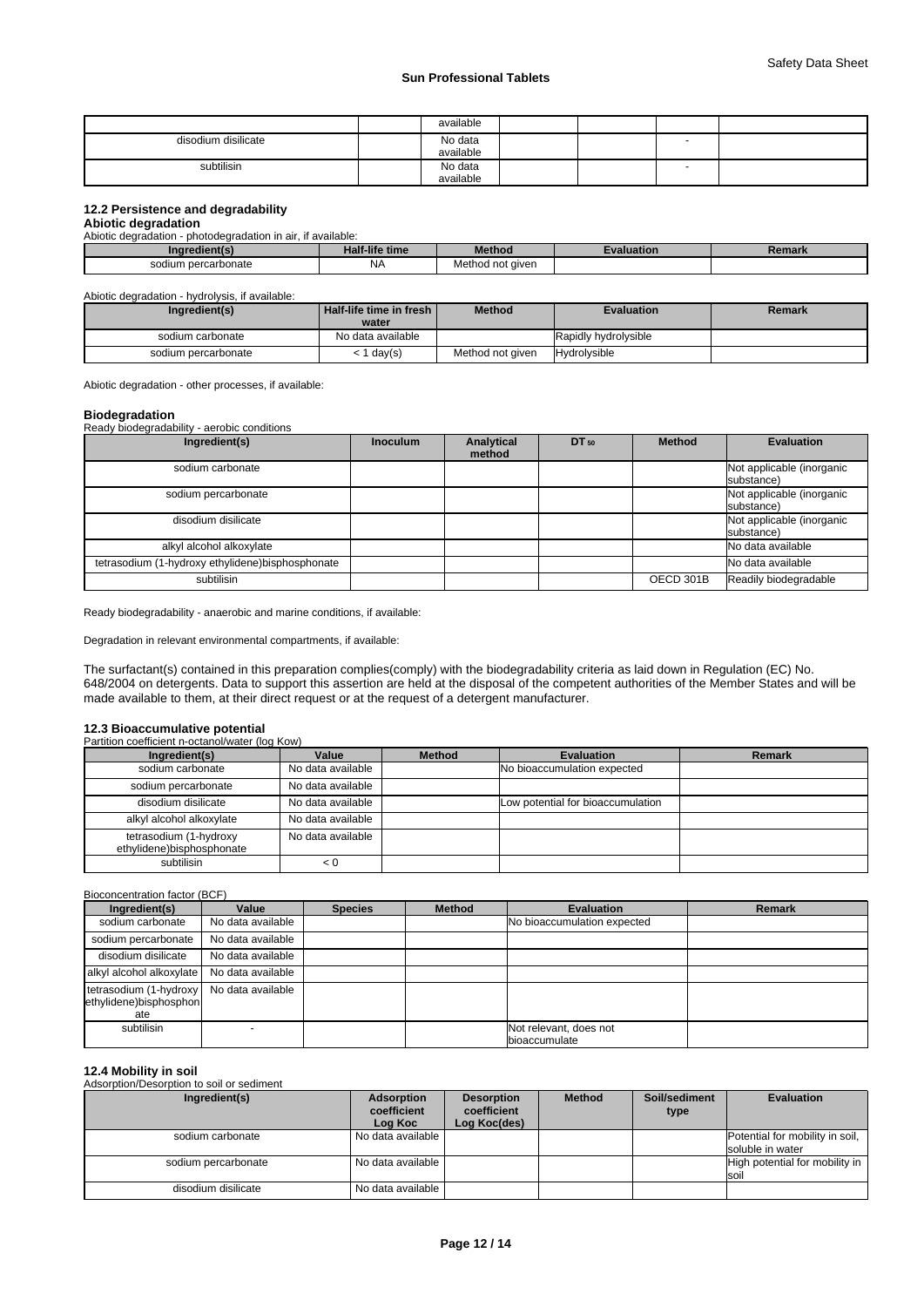| alkyl alcohol alkoxylate                          | No data available |  |  |
|---------------------------------------------------|-------------------|--|--|
| tetrasodium (1-hydroxy ethylidene) bisphosphonate | No data available |  |  |
| subtilisin                                        | No data available |  |  |

### **12.5 Results of PBT and vPvB assessment**

Substances that fulfill the criteria for PBT/vPvB, if any, are listed in section 3.

### **12.6 Other adverse effects**

No other adverse effects known.

# **SECTION 13: Disposal considerations**

| 13.1 Waste treatment methods<br>Waste from residues / unused<br>products: | The concentrated contents or contaminated packaging should be disposed of by a certified handler<br>or according to the site permit. Release of waste to sewers is discouraged. The cleaned packaging<br>material is suitable for energy recovery or recycling in line with local legislation. |
|---------------------------------------------------------------------------|------------------------------------------------------------------------------------------------------------------------------------------------------------------------------------------------------------------------------------------------------------------------------------------------|
| <b>European Waste Cataloque:</b>                                          | 20 01 29 <sup>*</sup> - detergents containing dangerous substances.                                                                                                                                                                                                                            |
| <b>Empty packaging</b><br><b>Recommendation:</b>                          | Dispose of observing national or local regulations.                                                                                                                                                                                                                                            |

### **SECTION 14: Transport information**

**Land transport (ADR/RID), Sea transport (IMDG), Air transport (ICAO-TI / IATA-DGR)** 

**14.1 UN number:** Non-dangerous goods

- **14.2 UN proper shipping name:** Non-dangerous goods
- **14.3 Transport hazard class(es):** Non-dangerous goods
- **Class:** -

**14.4 Packing group:** Non-dangerous goods

**14.5 Environmental hazards:** Non-dangerous goods

**14.6 Special precautions for user:** Non-dangerous goods

**14.7 Transport in bulk according to Annex II of MARPOL 73/78 and the IBC Code:** The product is not transported in bulk tankers.

## **SECTION 15: Regulatory information**

**15.1 Safety, health and environmental regulations/legislation specific for the substance or mixture**

#### **EU regulations:**

• Regulation (EC) No 1272/2008 - CLP

• Regulation (EC) No. 1907/2006 - REACH

**Authorisations or restrictions (Regulation (EC) No 1907/2006, Title VII respectively Title VIII):** Not applicable.

| Ingredients according to EC Detergents Regulation 648/2004 |             |
|------------------------------------------------------------|-------------|
| oxygen-based bleaching agents                              | $15 - 30%$  |
| polycarboxylates                                           | $5 - 15 \%$ |
| non-ionic surfactants, phosphonates                        | $< 5 \%$    |
| enzymes, perfumes                                          |             |

**15.2 Chemical safety assessment**

A chemical safety assessment has not been carried out on the mixture

### **SECTION 16: Other information**

*The information in this document is based on our best present knowledge. However, it does not constitute a guarantee for any specific product features and does not establish a legally binding contract*

### **SDS code:** MSDS3745 **Version:** 14.0 **Revision:** 2016-05-22

### **Reason for revision:**

This data sheet contains changes from the previous version in section(s):, 3, 15

### **Classification procedure**

The classification of the mixture is in general based on calculation methods using substance data, as required by Regulation (EC) No 1272/2008. If for certain classifications data on the mixture is available or for example bridging principles or weight of evidence can be used for classification, this will be indicated in the relevant sections of the Safety Data Sheet. See section 9 for physical chemical properties, section 11 for toxicological information and section 12 for ecological information.

### **Full text of the R, H and EUH phrases mentioned in section 3:**

• H272 - May intensify fire; oxidiser.